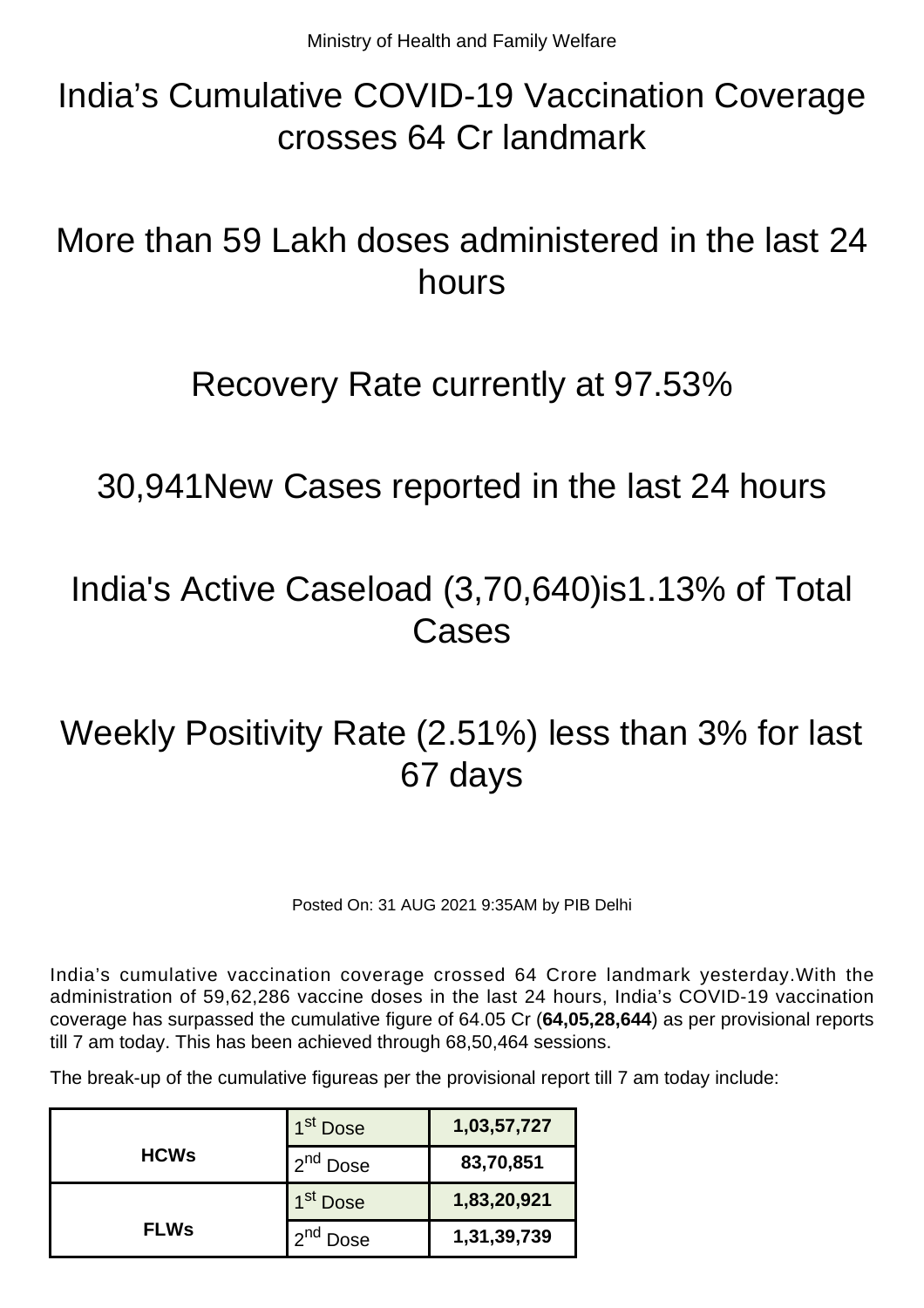|                       | 1 <sup>st</sup> Dose | 24,75,08,226 |
|-----------------------|----------------------|--------------|
| Age Group 18-44 years | 2 <sup>nd</sup> Dose | 2,72,63,275  |
|                       | 1 <sup>st</sup> Dose | 13,02,09,298 |
| Age Group 45-59 years | 2 <sup>nd</sup> Dose | 5,40,22,975  |
|                       | 1 <sup>st</sup> Dose | 8,66,24,593  |
| Over 60 years         | 2 <sup>nd</sup> Dose | 4,47,11,039  |
| <b>Total</b>          |                      | 64,05,28,644 |

The Union Government is committed to accelerating the pace and expanding the scope of COVID-19 vaccination throughout the country.

The recovery of **36,275** patients in the last 24 hours has increased the cumulative tally of recovered patients (since the beginning of the pandemic) to **3,19,59,680.**

Consequently, India's recovery rate stands at **97.53%**.



Sustained and collaborative efforts by the Centre and the States/UTs continue the trend of less than 50,000 Daily New Cases that is being reported for 65 consecutive days now.

30,941 new cases were reported in the last 24 hours.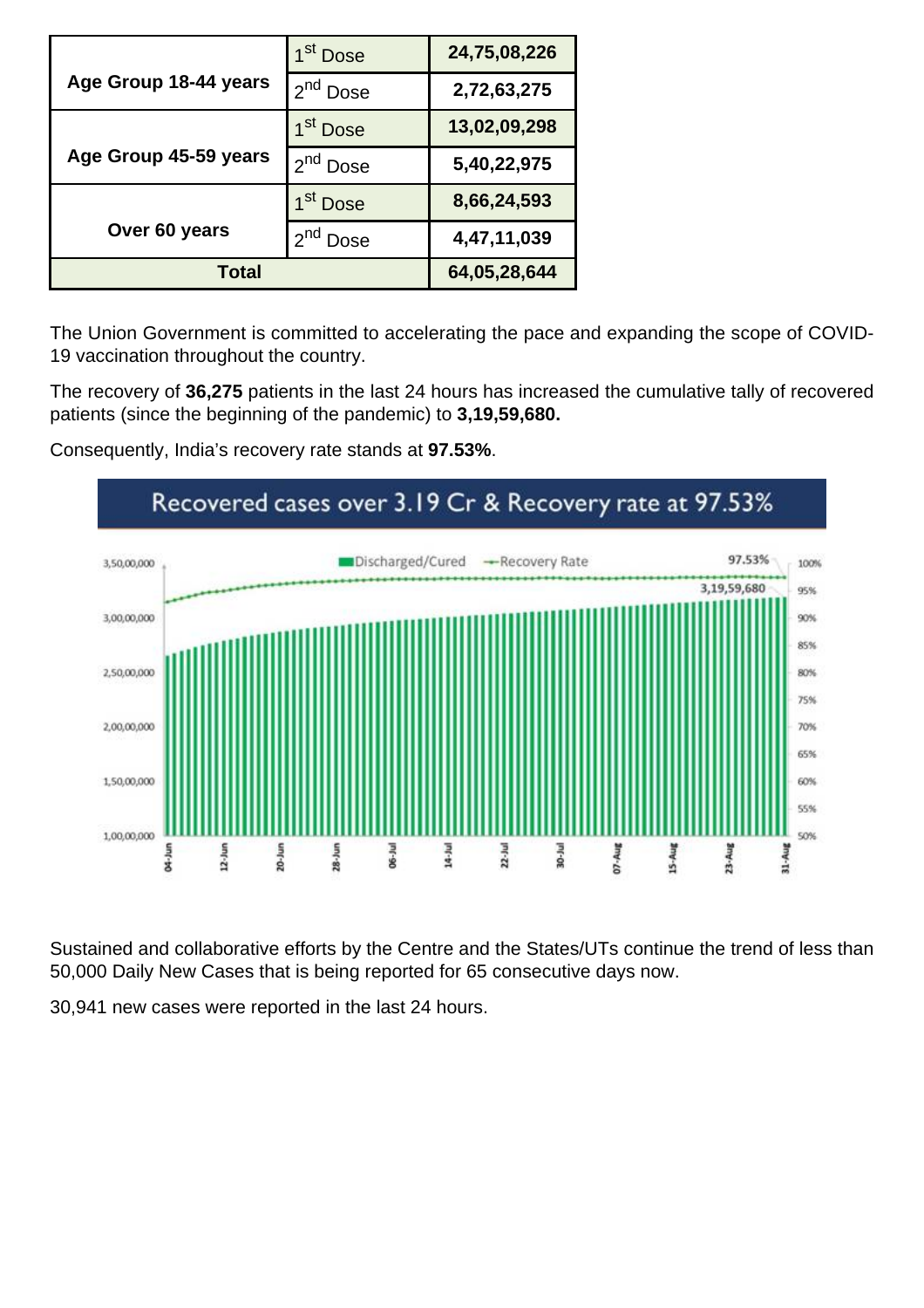#### Nearly 31k New Cases reported in last 24 hrs



The Active Caseload is presently **3,70,640.** Active cases presently constitute **1.13%** of the country's total Positive Cases.



The testing capacity across the country continues to be expanded. The last 24 hours saw a total of 13,94,573tests being conducted. India has so far conducted over **52.15 Cr (52,15,41,098**) cumulative tests.

While testing capacity has been enhanced across the country, **Weekly Positivity Rate at 2.51% remains less than 3% for the last 67 days now.** The **Daily Positivity rate stands at 2.22%.** The daily Positivity rate has remained below 5% for 85 consecutive days now.